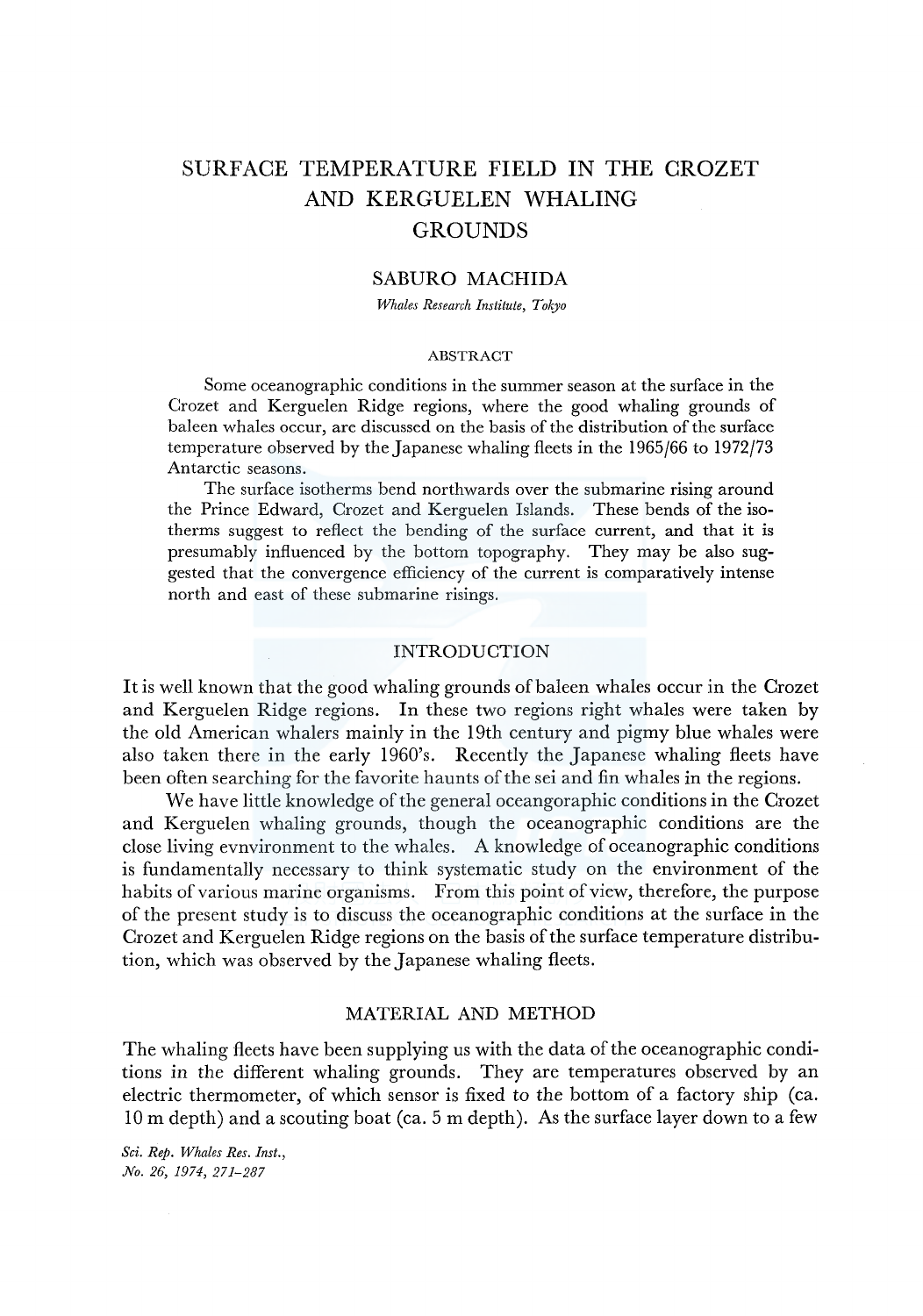ten meters in the Antarctic Ocean is roughly homogeneous in temperature, it seems to be reasonable to consider that there is no difference in the temperatures between 5 and 10 m depth. Therefore, they are taken as same and defined here as the surface temperature.

The surface temperatures were derived from " The survey report of the whaling grounds by a scouting boat" in the 1965/66 to 1972/73 Antarctic seasons and " The weather and oceanographic conditions at the noon position of a factory ship " in the 1957/58 to 1972/73 Antarctic seasons. A one degree square grid was adopted in making a monthly chart of the mean surface temperature, and isotherms were drawn by interpolation.

The Far Seas Fisheries Research Laboratry, Fisheries Agency of Japan kindly supplied me with the materials for this study.



Fig. I. Chart of the Crozet Ridge region showing general bathymetry. Depths in the 100 fathoms. (After U.S. Chart H.O. Misc. 15, 254-12).

The Crozet and Kerguelen Ridge regions are shown with bathymetric contours in Figs. 1 and 2. Although the submarine rising around the Prince Edward and Crozet Islands is not generally termed the Crozet Ridge (Herdman, Eiseman and Overy, 1965 ), the Crozet Ridge is named in this study after "Atlas zur Ozeanographie" by Dietrich and Ulrich (1968).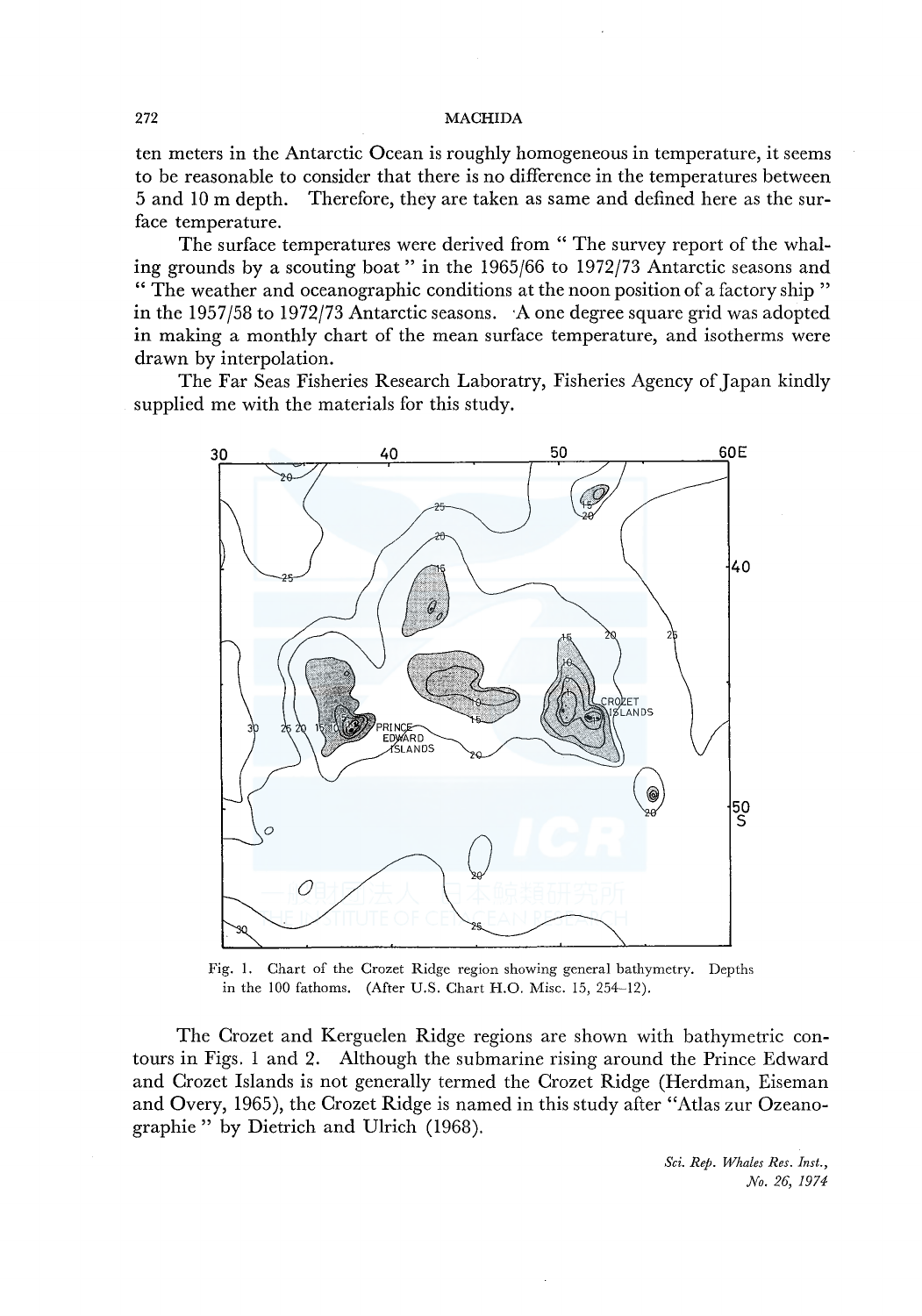

Fig. 2. Chart of the Kerguelen Ridge region showing general bathymetry. Depths in the JOO fathoms. (After U.S. Chart H.O. Misc. 15, 254-12).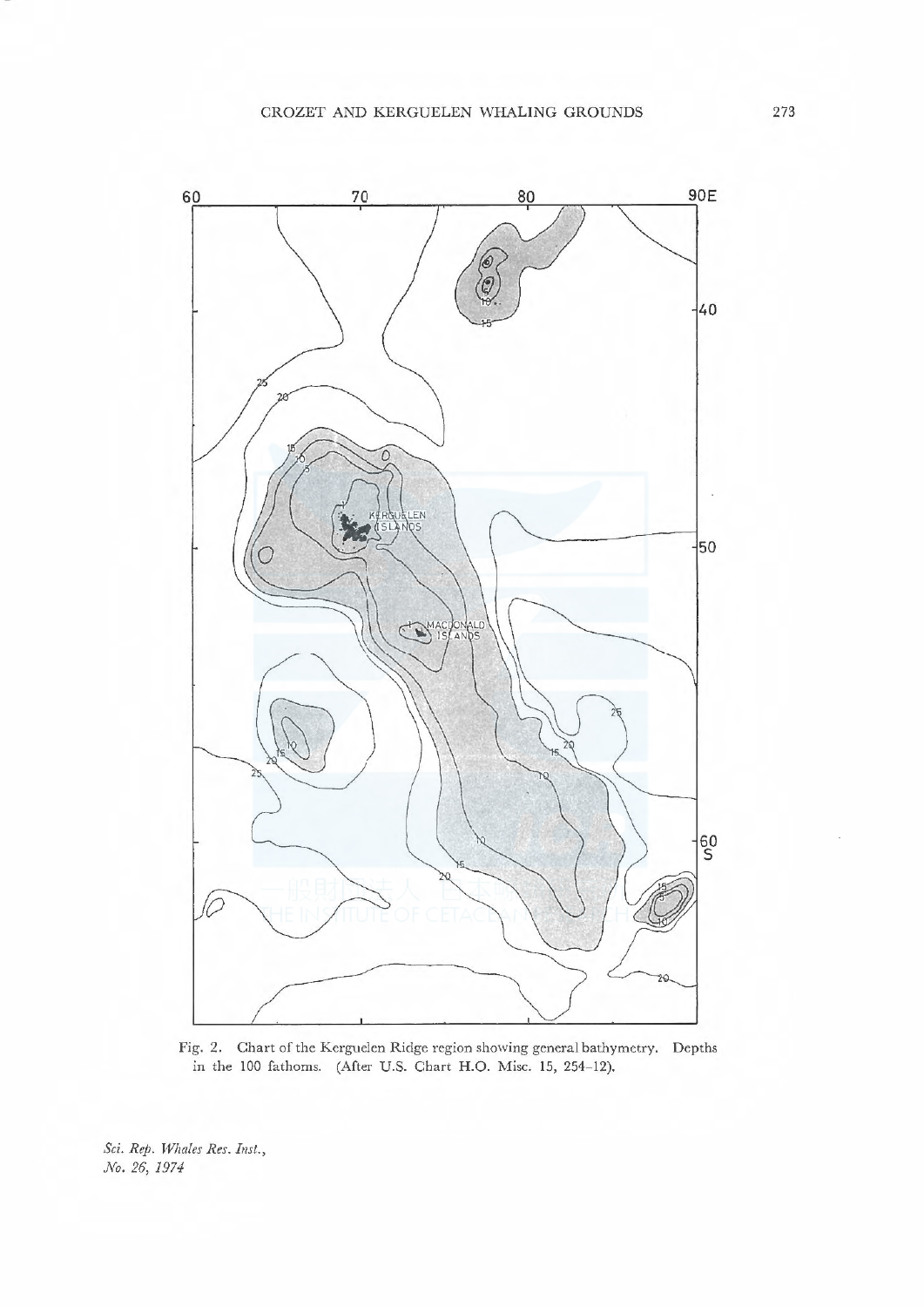#### LOCATION OF WHALING GROUNDS

Before discussing the features of the temperature distribution at the surface in the Crozet and Kerguelen Ridge regions, the features of the catch distribution of the sei and fin whales, which are the most important baleen whales as well as the minke whale for the recent whaling industry, is summarized.

In these two regions right whales were abundantly caught by the old American whalers mainly in the 19th century, and pigmy blue whales also were bulkly caught there in the early 1960's. The chart of the catch distribution of the right whale by Townsend (1935) and one of the pigmy blue whale by Ichihara (1966) are very usefull. According to them, the good whaling grounds of the right whale were located in the waters adjacent to the Crozet and Kerguelen Islands and ones for the pigmy blue whale were rather distributed over the Kerguelen and Crozet Ridges. Sei whales have been abundantly caught in these regions since the 1964/65 Antarctic season and fin whales have been frequently caught in the north of 60°S since the 1957/58 Antarctic season. The catch distribution of the sei and fin whales are shown in Figs. 3, 4, 5 and 6.



Fig. 3. Distribution of sei whales caught by Japanese Antarctic whaling fleets in the Crozet Ridge region from the 1965/66 to the 1972/73 seasons. Light shading: depths less than 1,500 fathoms (about 3,000 m).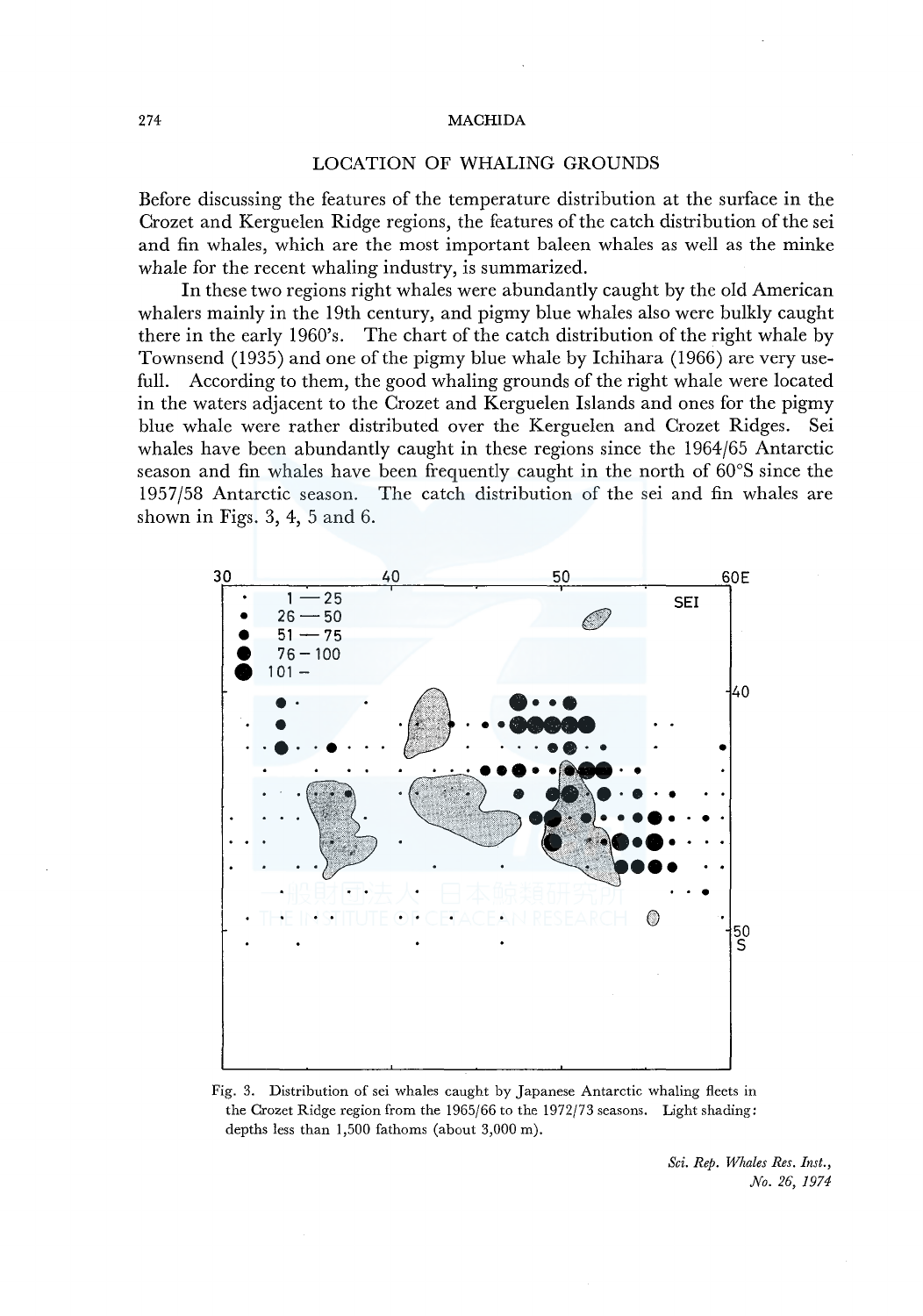## *The Crozet Ridge Region*

Sei whales were caught abundantly in the submarine rising around the Crozet Islands, though their few catches are distributed widely on the Crozet Ridge. The good whaling grounds of the sei whale are located in the adjacent waters to the Crozet Islands. Although in the shallow waters around the Prince Edward Islands it is somewhat similar in appearance to the Crozet Islands region, catches of sei whales have been a little less than the former. The fin whale, on the other hand, also distributed widely on the ridge, and a great number of their catches is located on the far south-west waters to the Prince Edward Islands.



Fig. 4. Distribution of fin whales caught by Japanese Antarctic whaling fleets in the Crozet Ridge region from the 1957/58 to the 1972/73 seasons.

#### *The Kerguelen Ridge Region*

The catches of sei and fin whales are widely distributed on the ridge, though the features of their eatch distribution is to some extent different from one on the southern part of the ridge. There are two heavy catches areas of sei whales over the ridge. It appears that the whaling grounds of the sei and fin whales between 40° and 45° S are related to the Subtropical Convergence. The fin whales seem to be distributed dominantly south of about 53° S. These two species of whales have a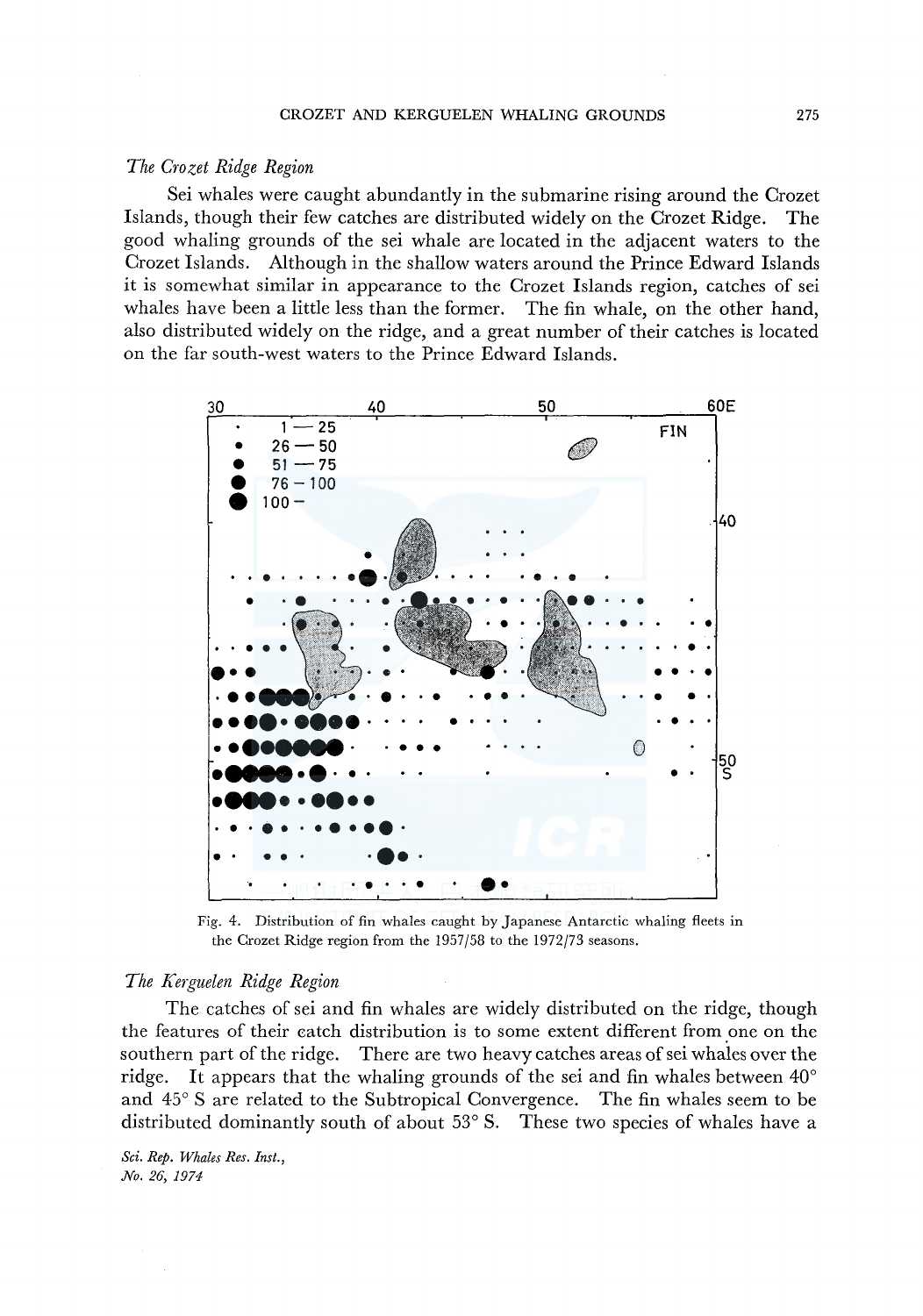

Fig. 5. Distribution of sei whales caught by Japanese Antarctic whaling fleets in the Kerguelen Ridge region from the 1965/66 to the 1972/73 seasons. Light shading: depths less than 1,500 fathoms (about 3,000 m).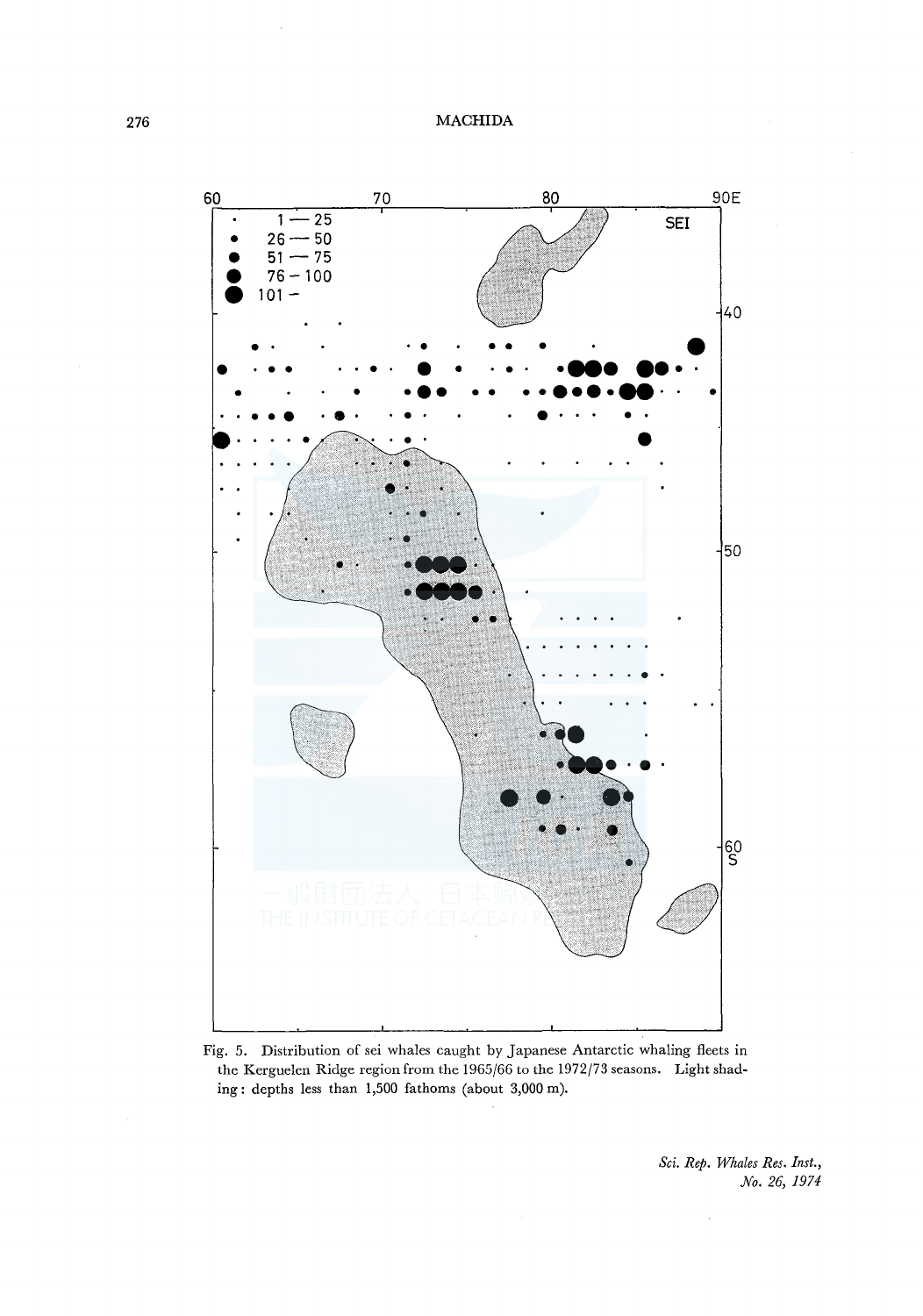

Fig. 6. Distribution of fin whales caught by Japanese Antarctic whaling fleets in the Kerguelen Ridge region from the 1957/58 to the 1972/73 seasons.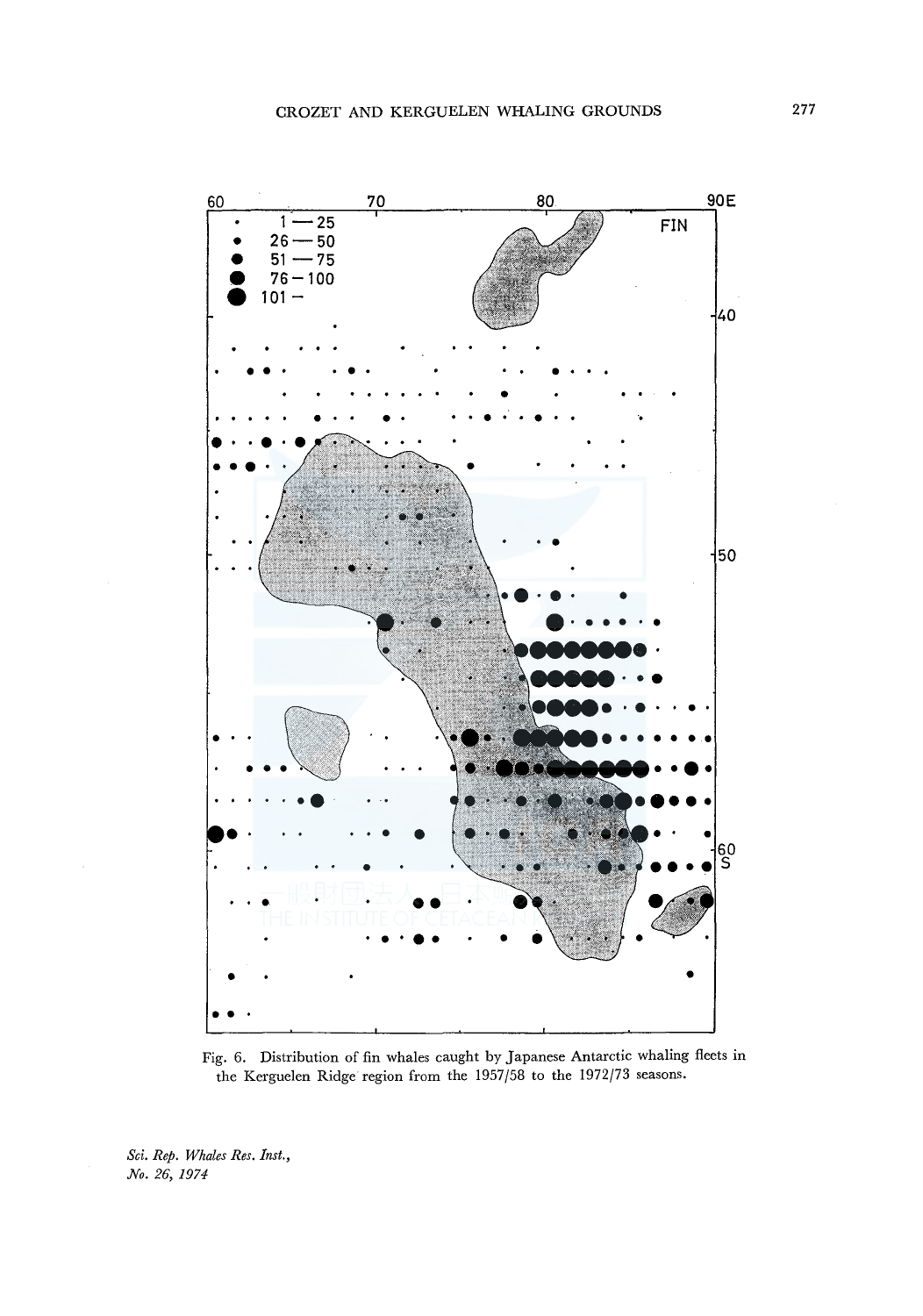strong tendency to be distributed on to the eastern slope of the ridge and a few ones have been caught on to the western slope of it, except in the higher latitudes south of about 56° S, where the fin whales are widely distributed from west to east of the ridge.

The different features of the catch distribution of the sei and fin whales as mentioned above may be partly caused by the difference of their foods and habitat segregation. In the Subantarctic regions of these two whaling grounds, the quantitatively important food organisms of the sei whale is *Parathemisto gandichaudii,* and *Euphausia vallentini* is important as a favorite food of the fin whale (Nemoto, 1959, 1962, 1970; Nasu, 1966; Kawamura, 1970). I do not intend to mention further a pattern of their catch distribution, because it is not the main purpose of the present study.

## SURFACE OCEANOGRAPHIC CONDITIONS

Figs. 7-21 show the distribution of the surface temperature in the 1957/58 to 1972/ 73 Antarctic whaling seasons. Some oceanographic conditions in the Crozet and Kerguelen Ridge regions are discussed on the basis of these distribution of the surface isotherms.



Fig. 7. Surface temperature (°C) in December 1968.

# *The Crozet Ridge Region*

The distibution of th emonthly mean surface temperature in this region are shown in Figs. 7-14. The isotherms are remarkably bending, which is conspicuous in the submarine rising region around the Crozet Islands and less conspicuous in the Prince Edward Islands than the former, namely northward on the rising and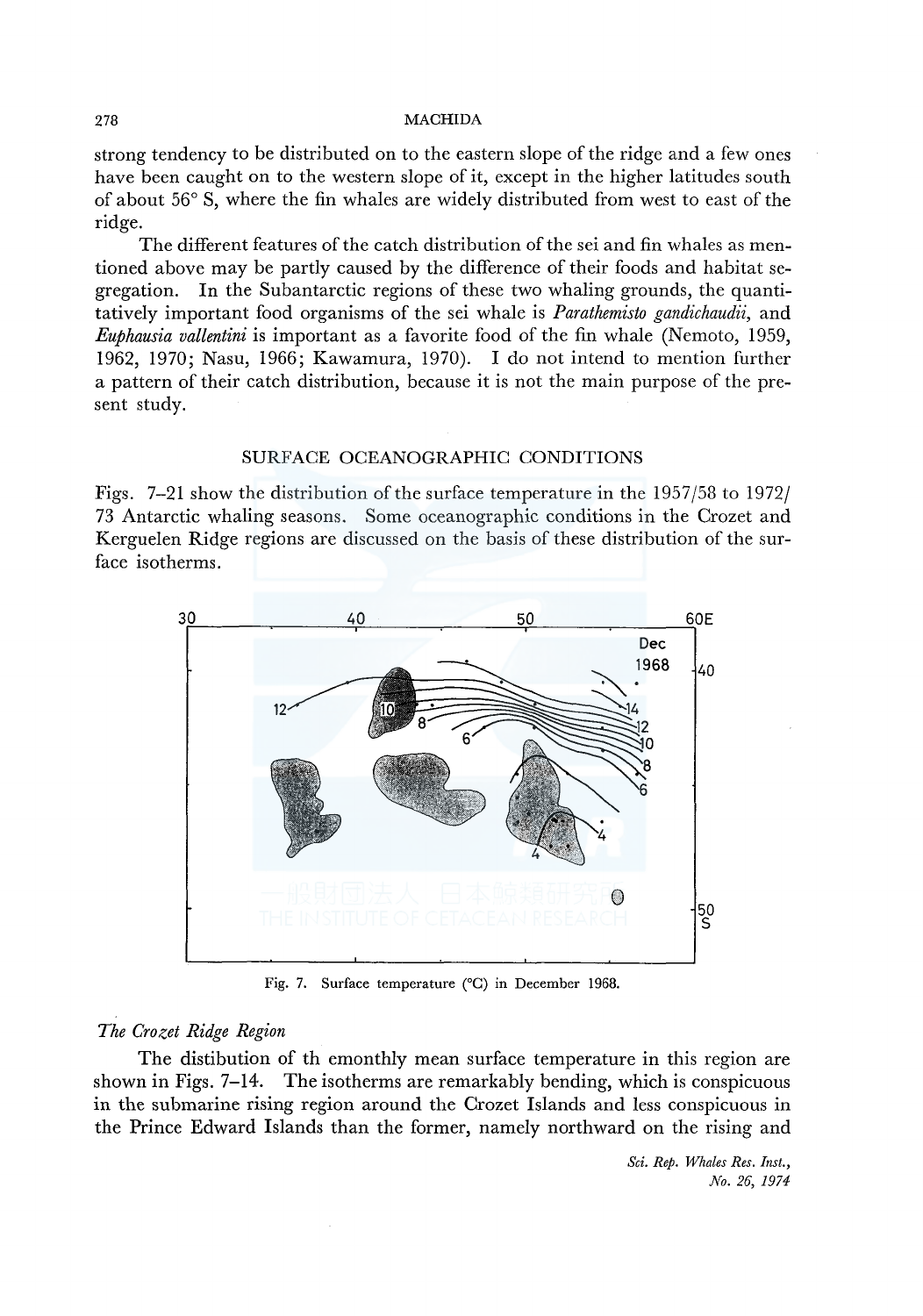

Fig. 8. Surface temperature (°C) in January 1968.

Fig. 9. Surface temperature (°C) in January 1969.



Fig. 10. Surface temperature (°C) in February 1967.

southward on the west and the east sides of it, with some irregularities. Such tendency of the isothermal pattern is especially distinct in the Crozet Islands region, where data are more abundant than in elsewhere. In the Prince Edward Islands region, however, the similar bend are not so clear as in that region in a certain months, perhaps owing to the lack of data.

The bend of isotherms in the adjacent waters to the Crozet Islands in winter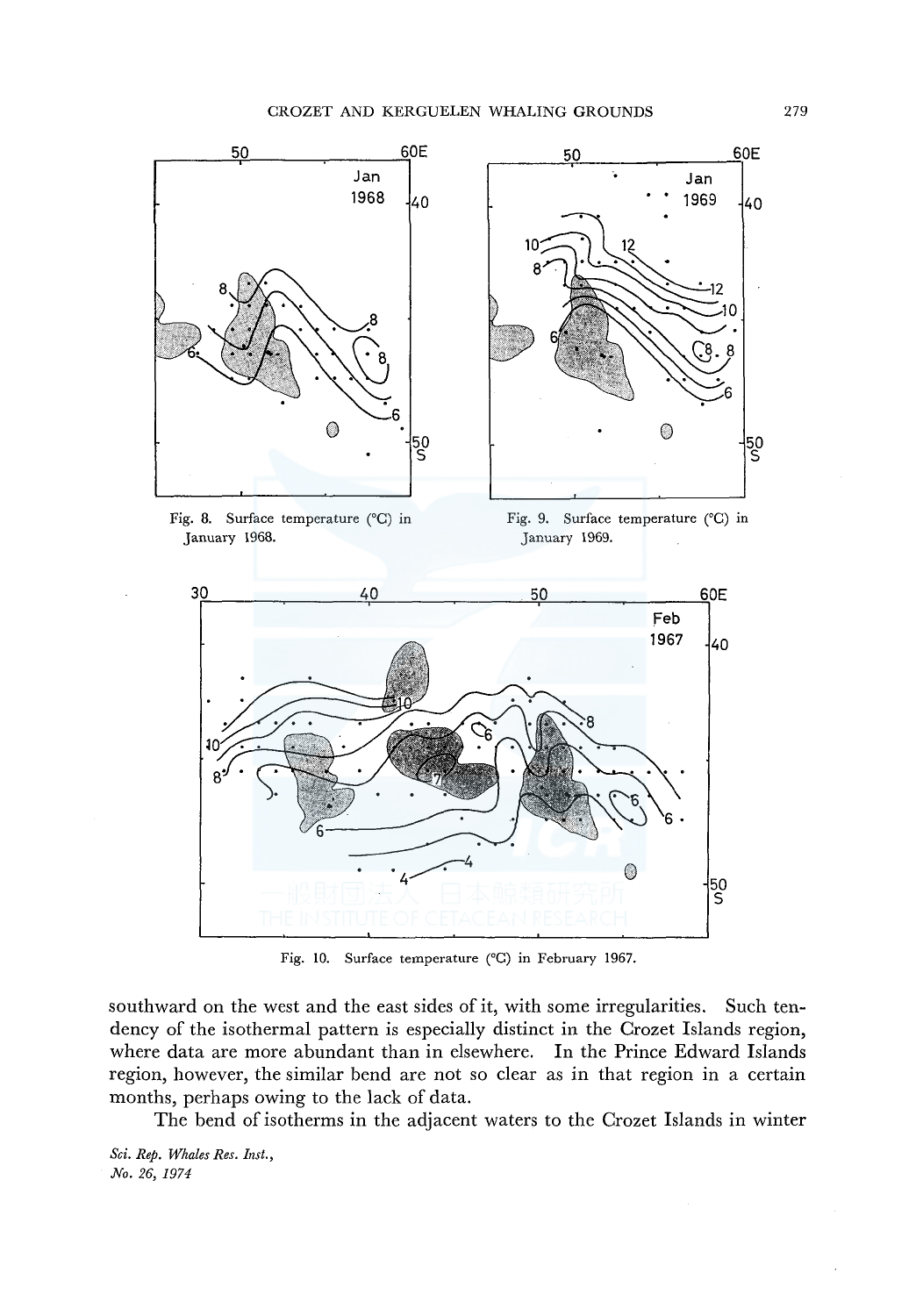



have been already shown by Darbyshire (1964), Visser and Niekerk (1965), Orren (1966) and Nel (1968). By these charts, therefore, it appears that such feature of the surface isotherms to be a permanent one. A steep temperature gradient still occurs in the adjacent waters to south of the Subtropical Convergence. Its oceanographic conditions seem to intencify an effect of the convergent movement in accompany with the Subtropical Convergence, lying about 42° S in the South West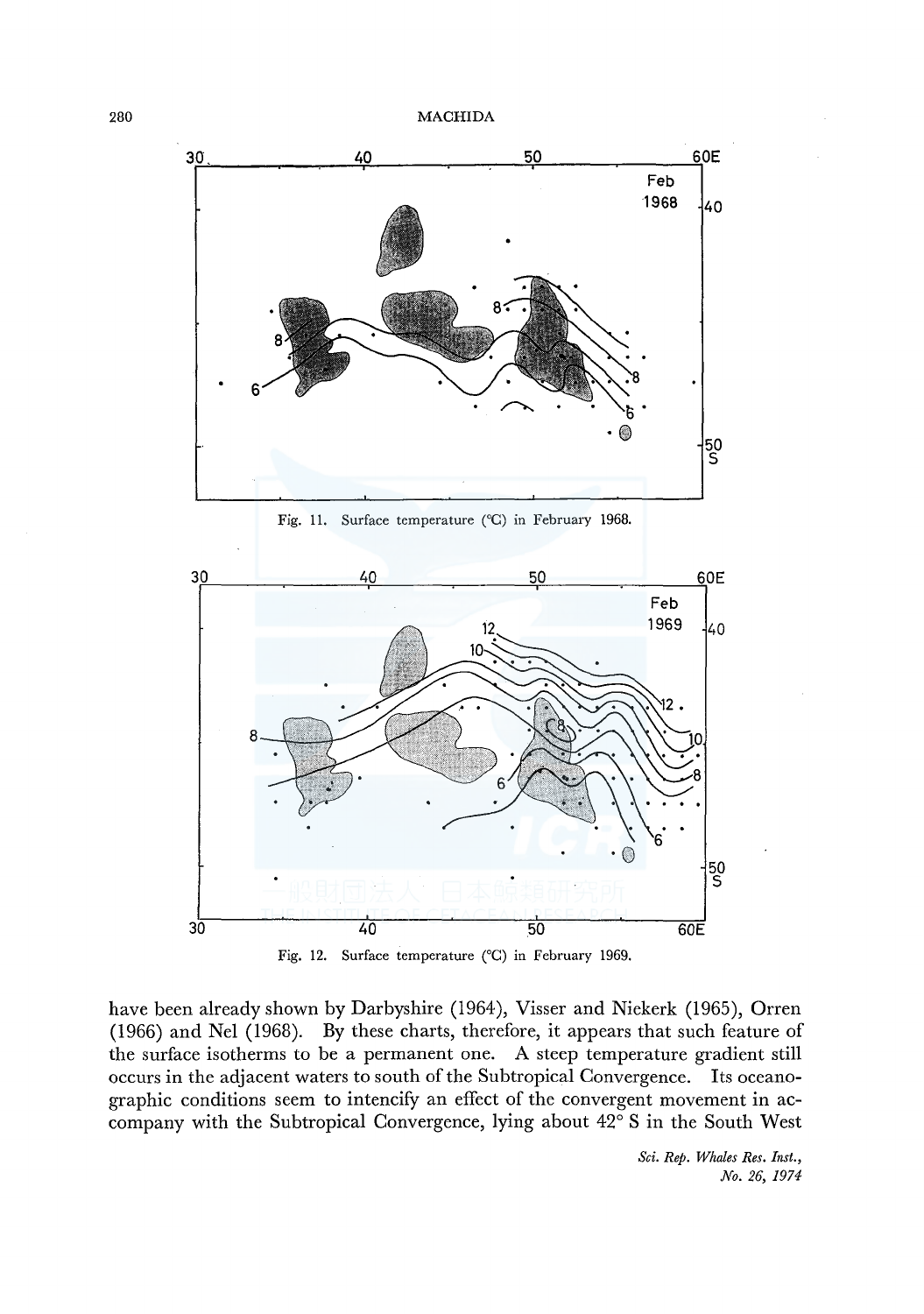

Fig. 13. Surface temperature ( 0 C) in February 1970.



Fig. 14. Surface temperature (°C) in March 1966.

Indian Ocean (Deacon, 1937a; Orren, 1966). It also seems that the Subtropical Convergence bends soutwards on the eastern side of the Crozet Islands, presumably in approximately 60° E. The Subtropical Convergence by Deacon (1937a) also meanders southwards in approximately 60° E.

The Antarctic Convergence, which is one of the major features in the Antarctic Ocean, seems to run across the submarine rising around the Crozet Islands in De-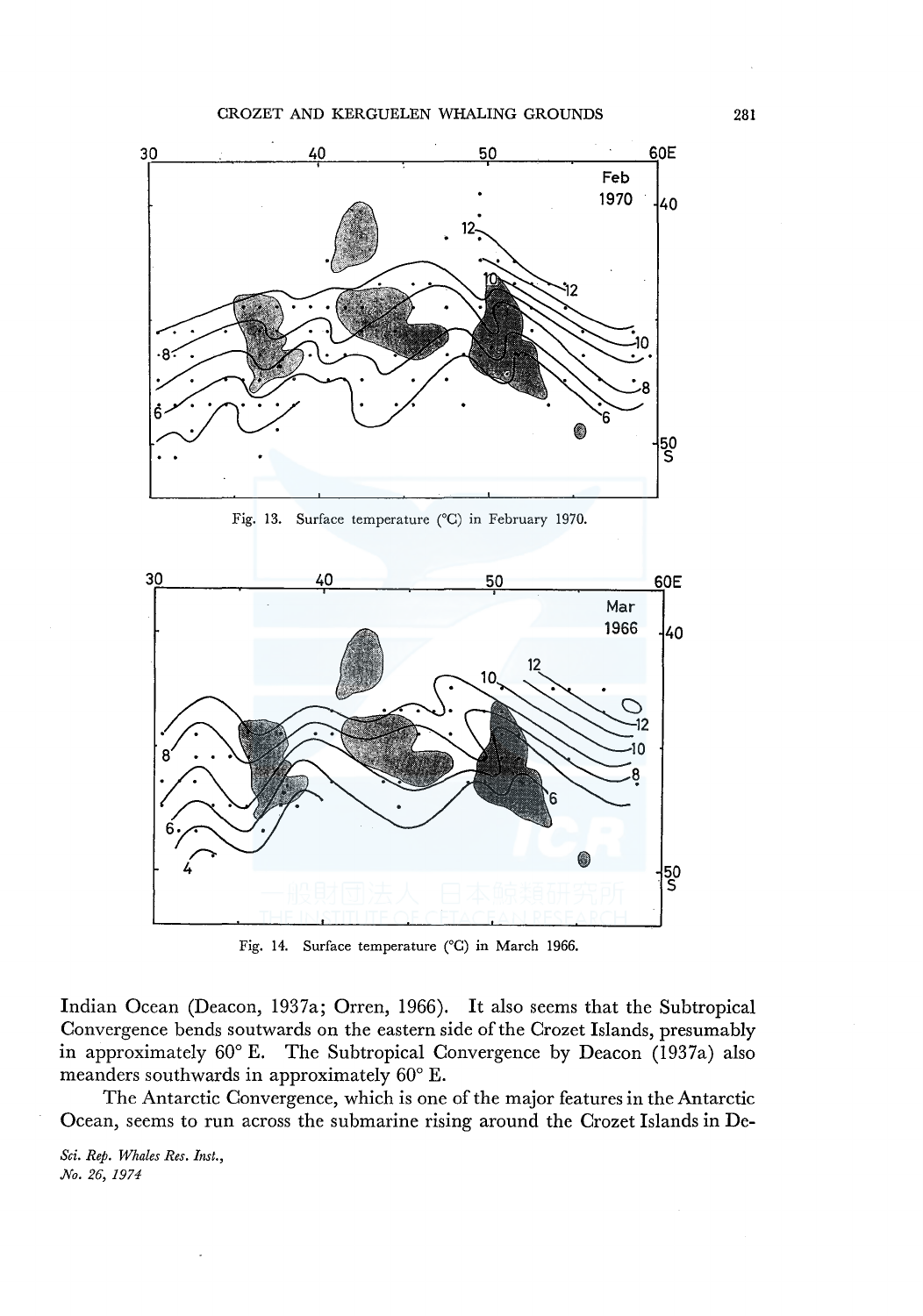cember 1968, considering the location of the 4°C isotherm at the surface, which is one of the valid indication of the Antarctc Convergence (Deacon, 1937a; Mackintosh, 1946; Houtman, 1968). The 4°C isotherm, however, does not lie on the Crozet Ridge in January, February and March. The greater parts of the Crozet Ridge region, therefore, seems to be usually between the Subtropical and Antarctic Convergences, and so this region is occupied by the major Subantarctic Surface Water.

It is well known that the temperature distribution well reflects the feature of the current. If we accept this general view, the current deflects to the left (north) on approaching a submarine rising around the Prince Edward and the Crozet Islands, and after having passed the rising it deflects to the right (south). Such current deflection over the submarine rising seems to be variable probably under the influence of the bottom topography.

These findings support the view by Darbyshire (1964) and by Visser and Niekerk (1965), who described the current deflection to the left over the submarine rising around the Crozet Islands and the influence of the bottom topography on the ocean current. Orren (1966) also indicated a northward flow of the cold Subantarctic Surface Water in the Crozet Islands region, probably occasioned by a northward movement of the Antarctic Convergence south of that islands.

# *The Kerguelen Ridge Region*

Figs. 15-21 show the distribution of the monthly mean surface temperature in this region. It is clear that the isotherms are bending in a similar way as in the Crozet Ridge region, namely with a northward bend over the ridge and a southward one on the east side of it. The 4°C isotherm lies near the 50° S parallel across the ridge with bending from the west to the east. Furthermore after passing the ridge the Antarctic Convergence bends down to about 55°S in approximately 90°E. Its position roughly coincides with the convergence by Deacon (1937a) or by Mackintosh (1946). In addtion to this convergence, a sharp gradient in the surface temperature occurs on the north slope of the ridge.

The distriburion of the montly mean surface temperature suggests that the current deflects to the left (north) on approaching the Kerguelen Ridge and after having passed the ridge it bends to right (south). These deflection of the surface current in the ridge region seems to be probably influenced by the bottom topography and to be variable as well as in the Crozet Ridge region.

Deacon (1973a, b) and Sverdrup (1942) described the current bends to the north and to the south on passing over the Kerguelen Ridge, and that the current deflection is probably under the influence of the bottom topography.

The deflection for a current on passing over the rising in the bottom topography may be anticipated on the theoritical grounds-in the southern hemisphere a current will deflect to the left as the sounding decreases and to the right as it increase (Deacon, 1937a, b; Sverdrup, 1941; Neuman, 1960), and in the case of eastern flowing is the West Wind Drift a northward movement is expected. These features are actually observed in many ridge regions, besides these two, in the Antarctic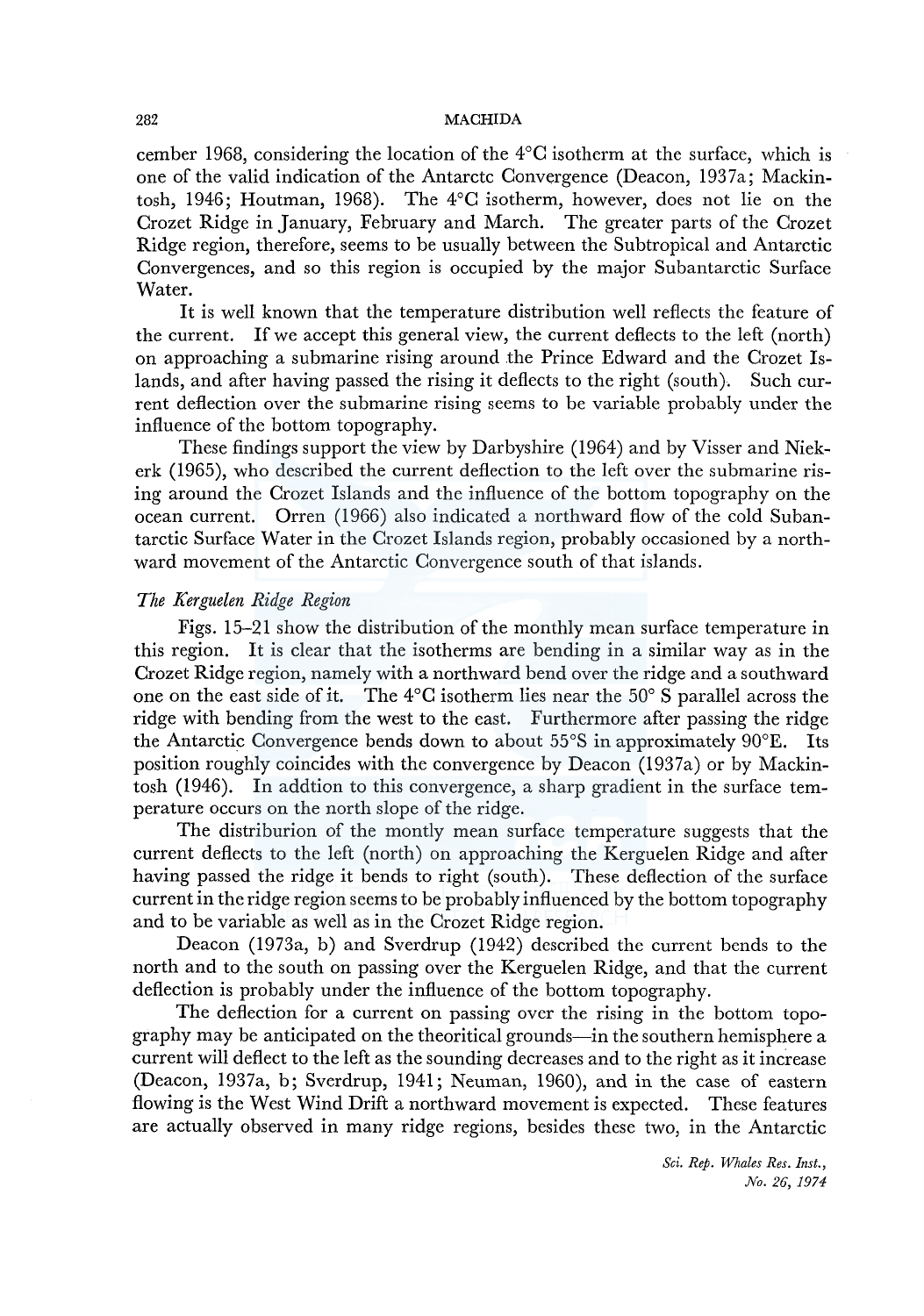

*Sci. Rep. Whales Res. Inst., No. 26, 1974* 

283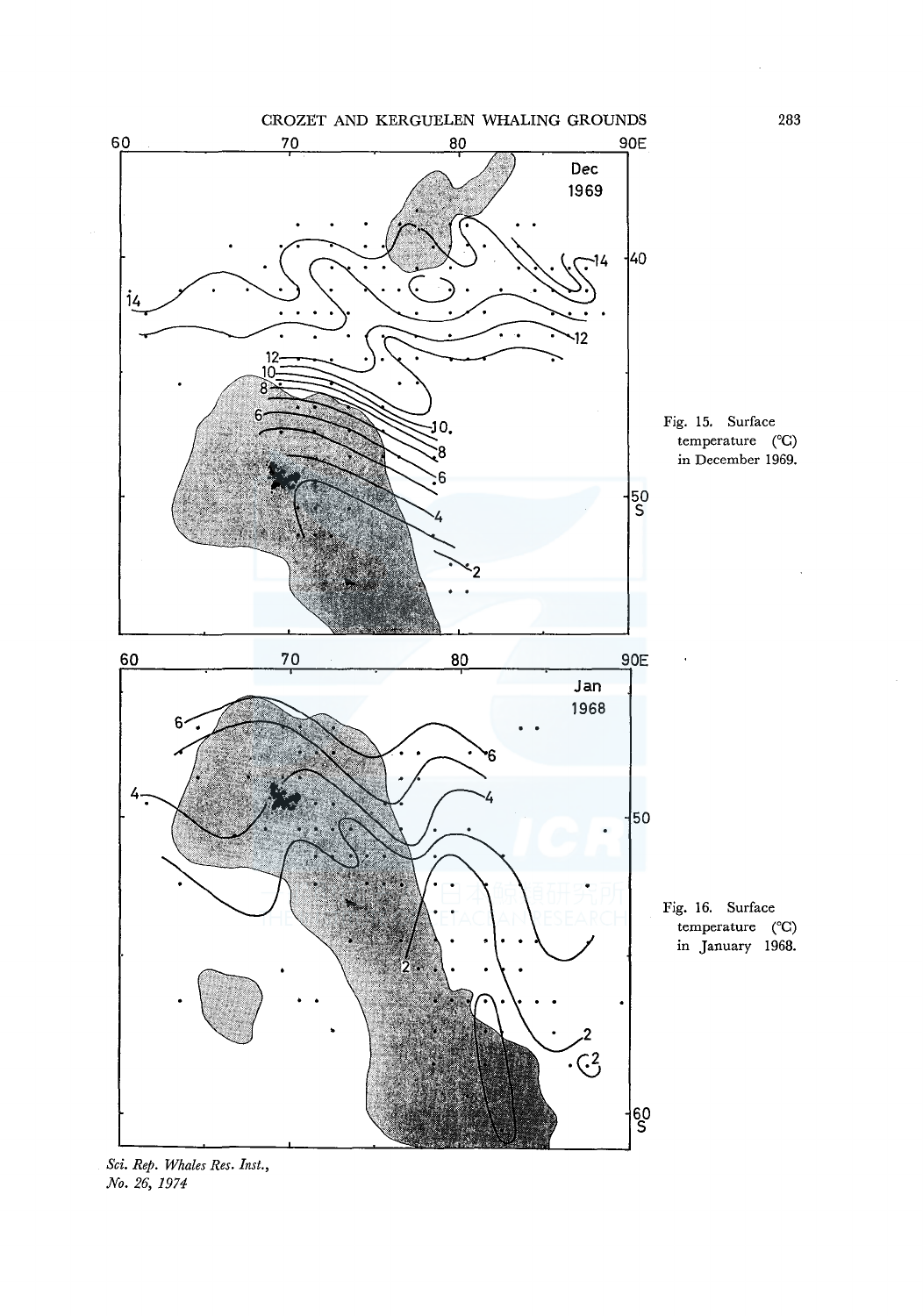

*Sci. Rep. Whales Res. Inst., No. 26, 1974*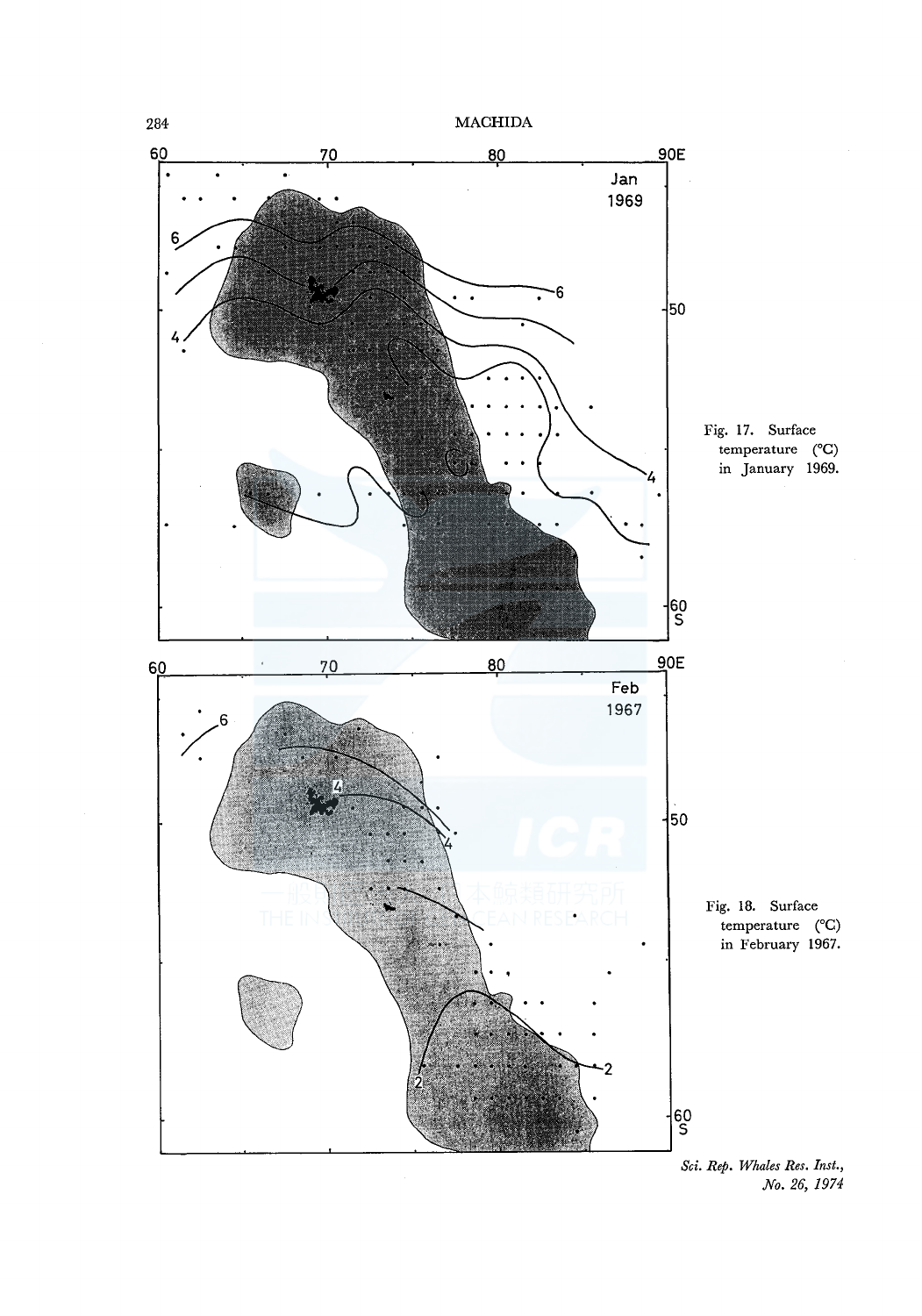

*Sci. Rep. Whales Res. Inst., No. 26, 1974*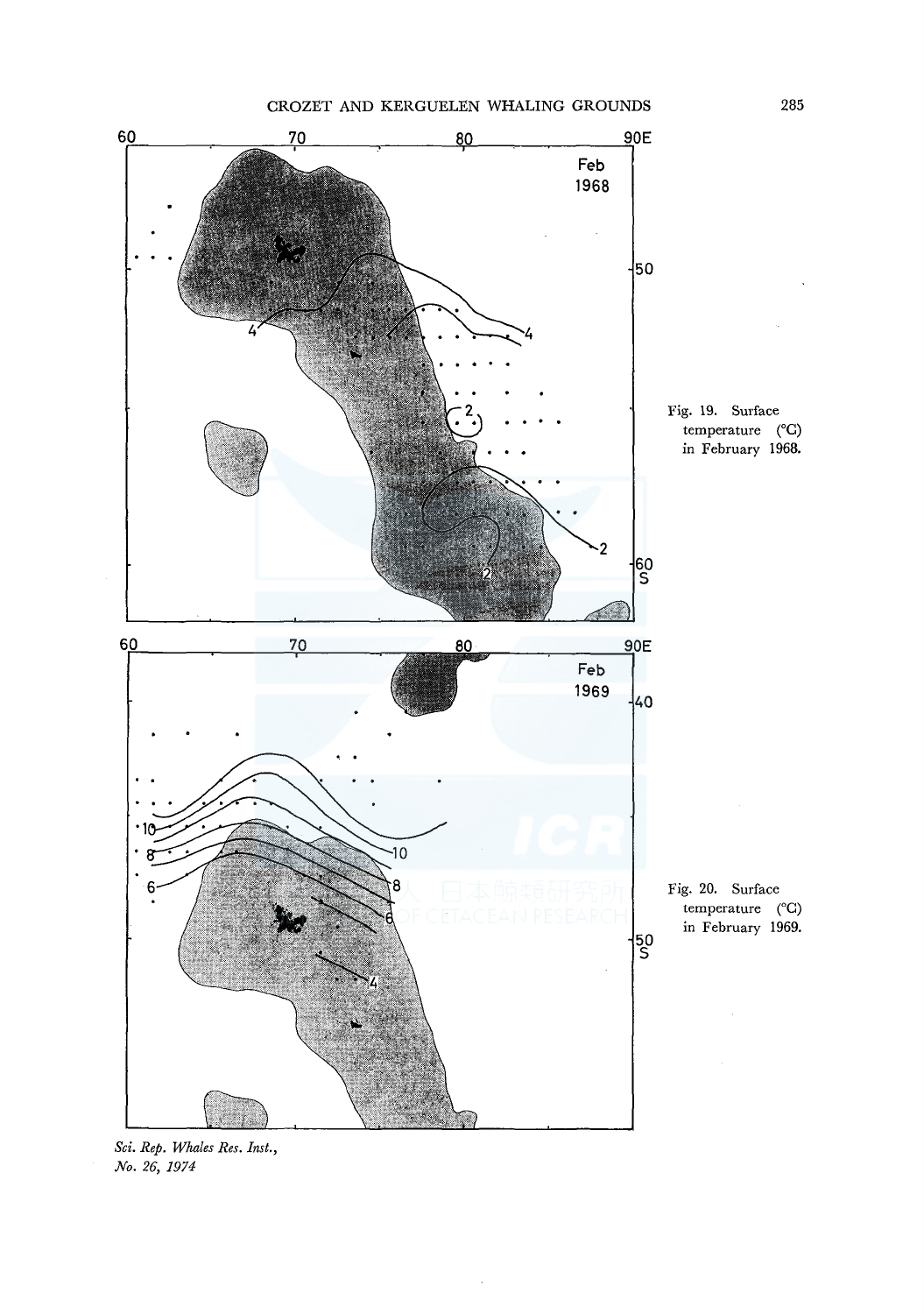

Fig. 21. Surface temperature (°C) in March 1968.

Ocean (Deacon, 1937a, b; Sverdrup *et al.,* 1942; Midttun and Natvig, 1957; Burling, 1961; Harris, 1970) and they support the theory.

# ACKNOWLEDGEMENTS

I wish to express my thanks to Dr. Keiji Nasu of the Far Seas Fisheries Laboratory, Fisheries Agency of Japan and Professor Michitaka Uda of the Department of Marine Science and Technology, Tokai University for suggesting this study. Thanks are also due to Dr. Ichiro Yamanaka of the Far Seas Fisheries Laboratory, Fisheries Agency of Japan for some valuable suggestions and for reading this manuscript.

#### **REFERENCES**

BURLING, R. W., 1961. Hydrology of circumpolar waters south of New Zealand. N.Z. Dep. sci. industr. *Res. Bull., 149 (N.Z. Oceanogr. Inst. Mem., 10), 66 pp.* 

DEACON, G. E. R., 1937a. The hydrology of the Southern Ocean. *Discovery Rep.,* 15: 1-124.

DEACON, G. E. R., 1937b. Note on the dynamics of the Southern Ocean. *Discovery Rep.,* 15: 125-152.

- DARBYSHIER, *].,* 1964. A hydrological investigation of the Agulhas Current area. *Deep-Sea Res.,* 11: 781-815.
- DIETRICH, G. and ULRICH, J., 1968. *Atlas zur ozeanograhies.* Bibliographisches lnstitut LG Mannhim, 76 pp.